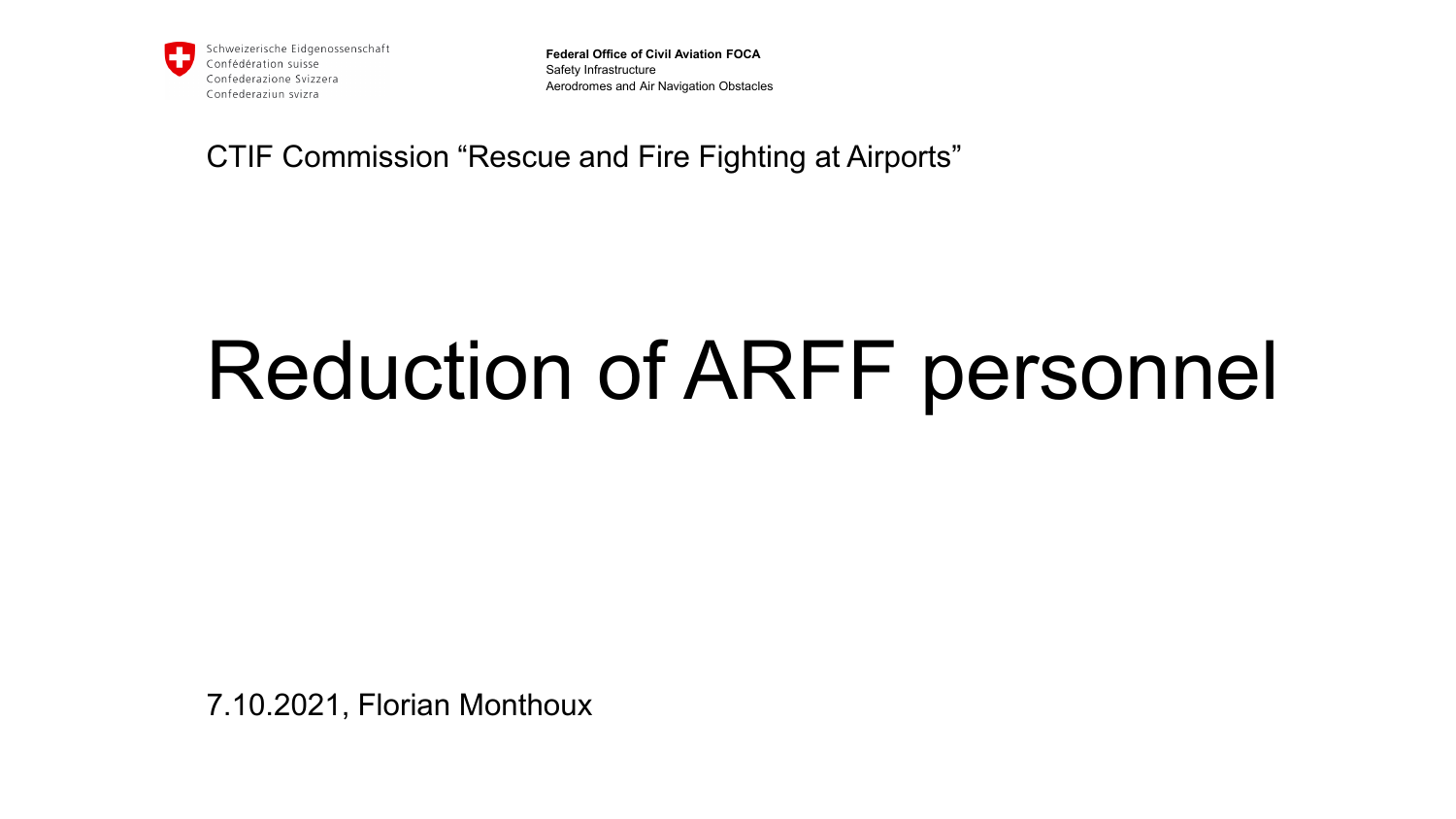### **Background**

- Gstaad Airport in the Swiss Alps
- Mixed traffic with small aircrafts, gliders, helicopters and business aircrafts like PC12, PC24 and exceptionally Falcon
- Total of 7 aerodrome employees and 2 employees on site at a time
- For RFF category 3 to 5, external RFFS needed
- Request to reduce the category from 3 to 2?



| <b>Aerodrome</b><br>category |    | 2017 2018 2019 |     | 2020 |
|------------------------------|----|----------------|-----|------|
| $\mathbf{2}$                 | 22 | 16             | 11  | 30   |
| 3                            | 68 | 46             | 111 | 106  |
| 4                            | 23 |                | 47  | 30   |
|                              |    |                |     | 8    |

#### News from Switzerland – CTIF Commission "Rescue and Fire Fighting at Airports", 7.10.2021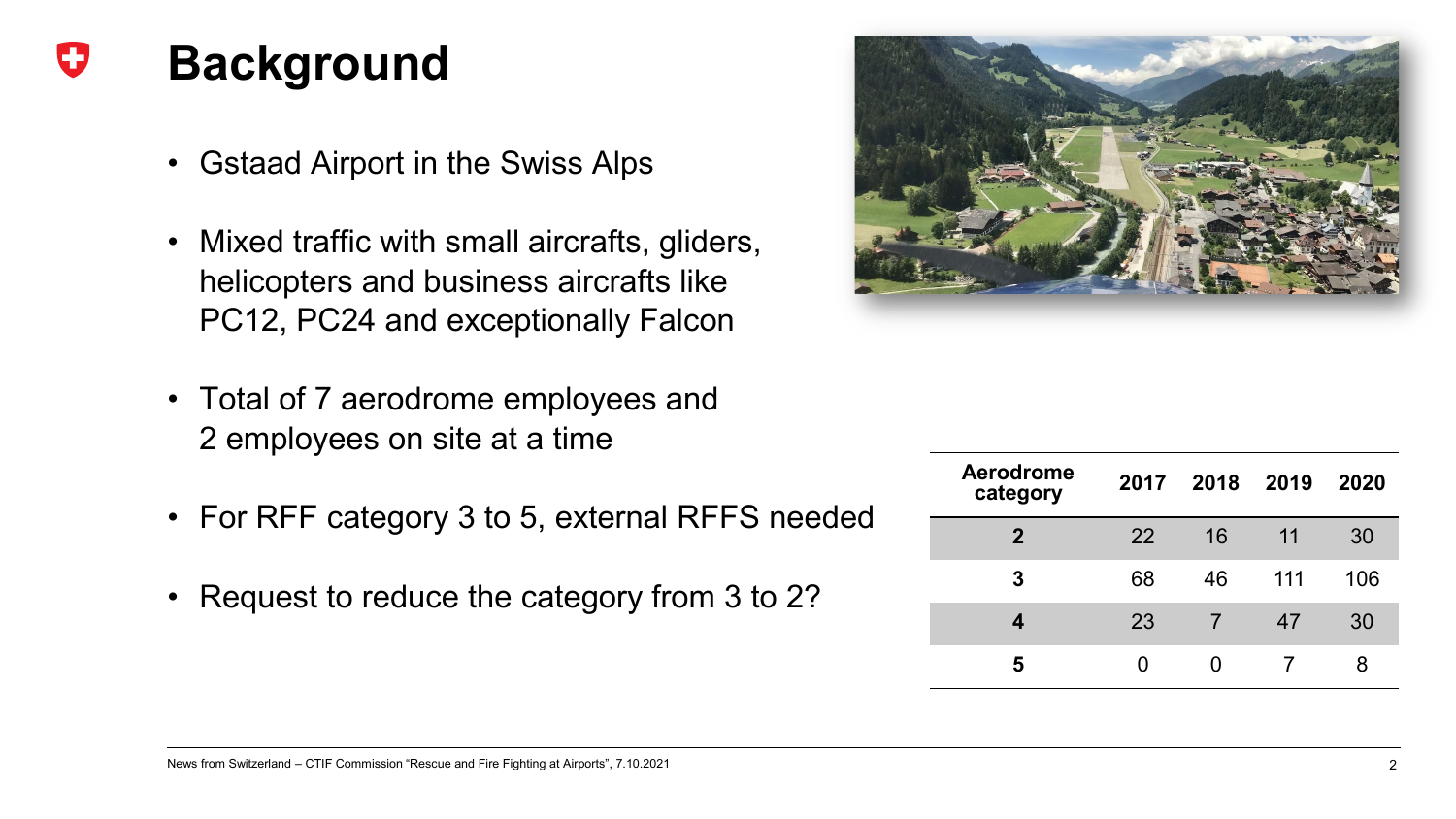#### Œ **Reduction of the aerodrome category?**

ICAO, Annex 14, Vol. I, 9.2.3: The level of protection provided at an aerodrome for rescue and firefighting shall be appropriate to the aerodrome category […], except that, where the number of movements of the aeroplanes in the highest category normally using the aerodrome is less than 700 in the busiest consecutive three months, the level of protection provided shall be not less than one category below the determined category.

Aircraft movements (CAT) by aerodrome category for 2017-2020:

| <b>Aerodrome</b><br>category | 2017 | 2018 2019 |     | 2020 |
|------------------------------|------|-----------|-----|------|
| $\mathbf 2$                  | 22   | 16        | 11  | 30   |
| 3                            | 68   | 46        | 111 | 106  |
| 4                            | 23   |           | 47  | 30   |
| 5                            |      |           |     | 8    |

Highest category normally using the aerodrome? FOCA's position: Aerodrome category 4, but proposal to reduce RFF staff for category 3 (2 instead of 3 firefighters)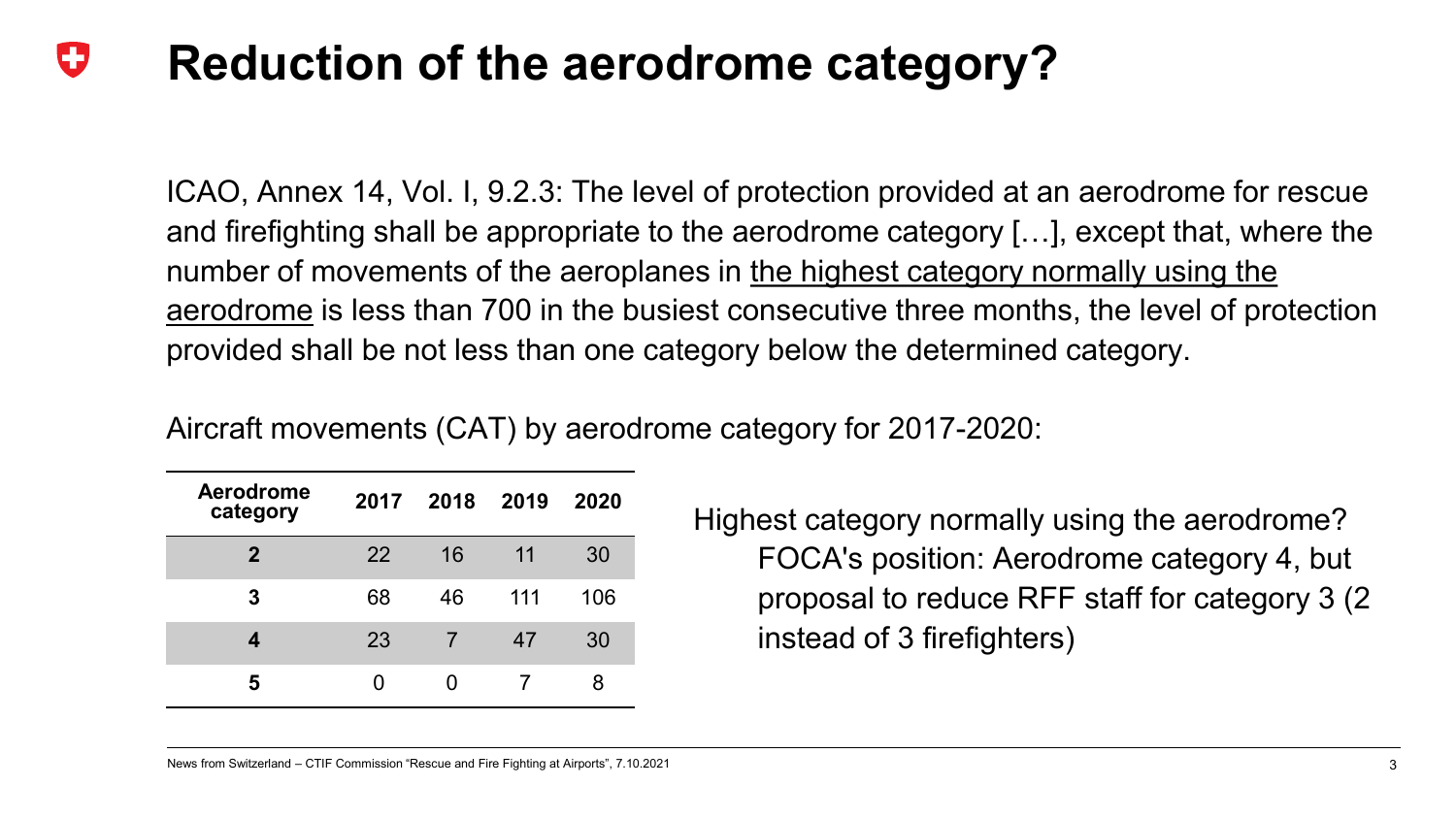#### IJ **Reduction of ARFF personnel for category 3?**

- Documented in the TRA
- *Safety Assessment* required for the change
- Main hazard:
	- Delayed evacuation and fire extinguishing in case of accident with fully loaded category 3 aircraft due to coverage of RFF category 3 with 2 instead of 3 firefighters

Why did we approve?

- Immediate alarm for the external fire brigade (community fire brigade)
- RFF vehicle meets category 3 requirements
- *Safety Assessment* does not indicate any residual risk that has been classified as not tolerable
- Change approved by the airport manager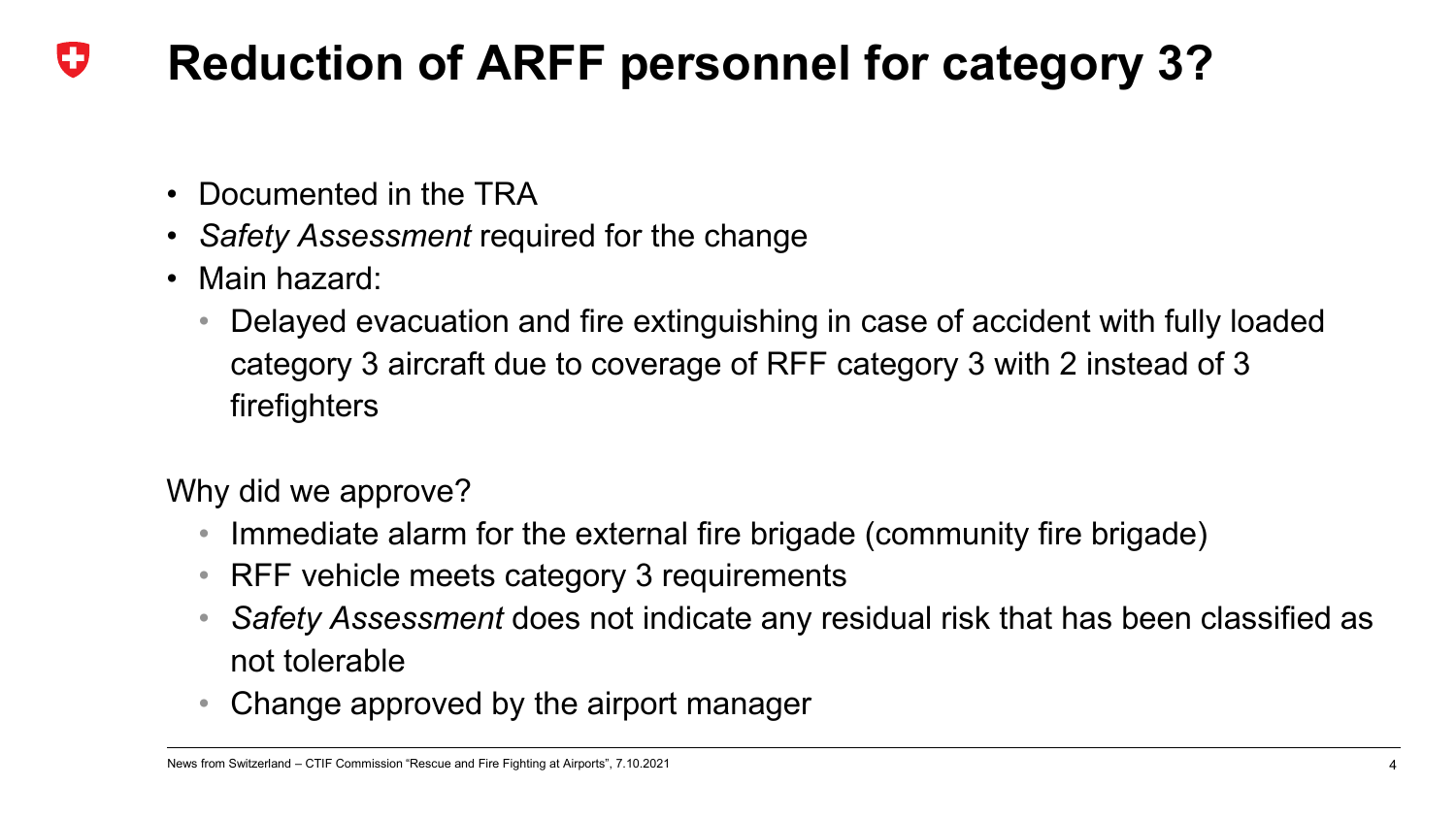### O **Open questions**

- Would you have done the same?
- What is the highest category normally using the aerodrome in your opinion?
- What if the airport asks for category 3 with only one firefighter?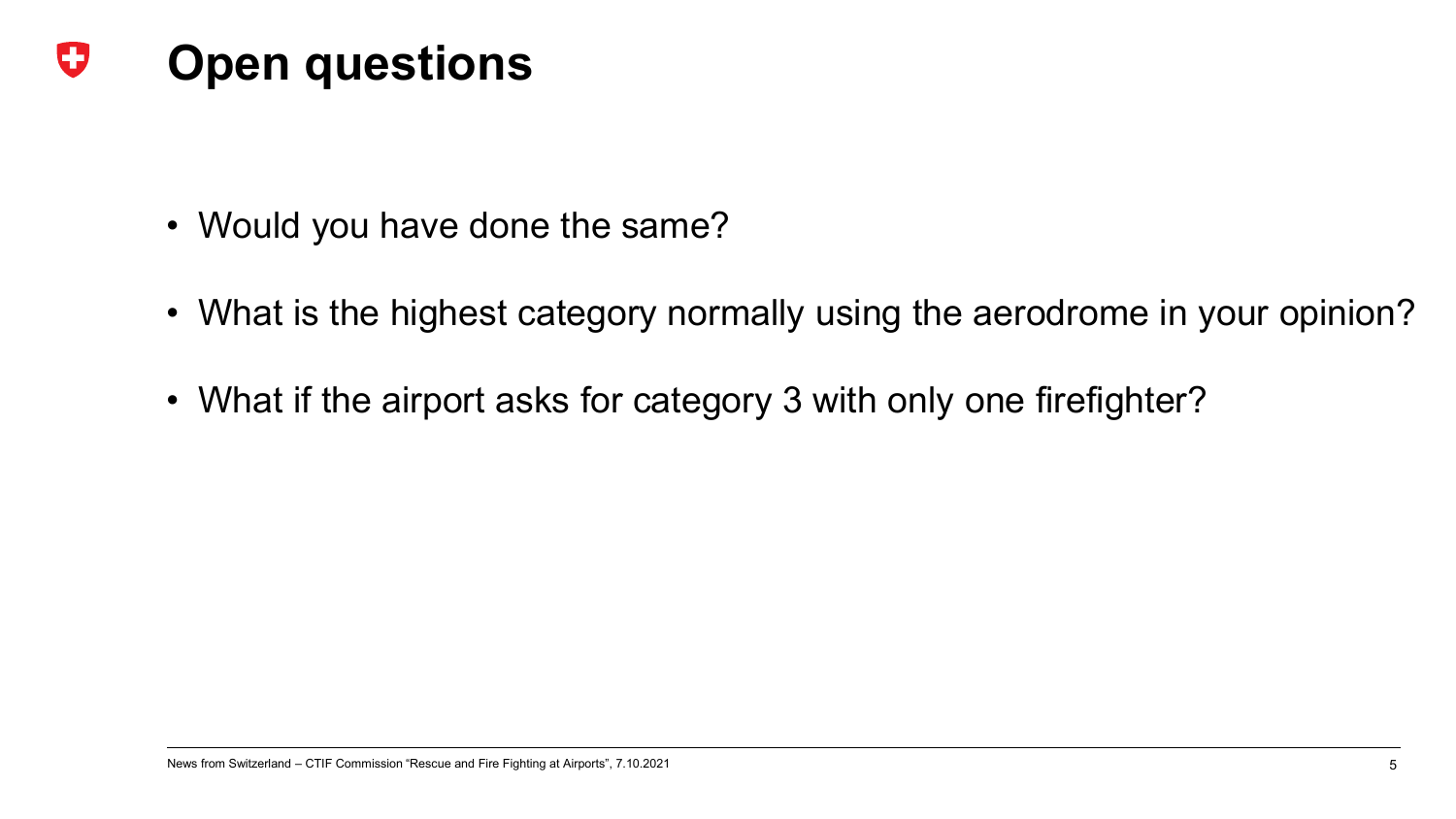## **Thanks for your attention**

 $\mathbf G$ 

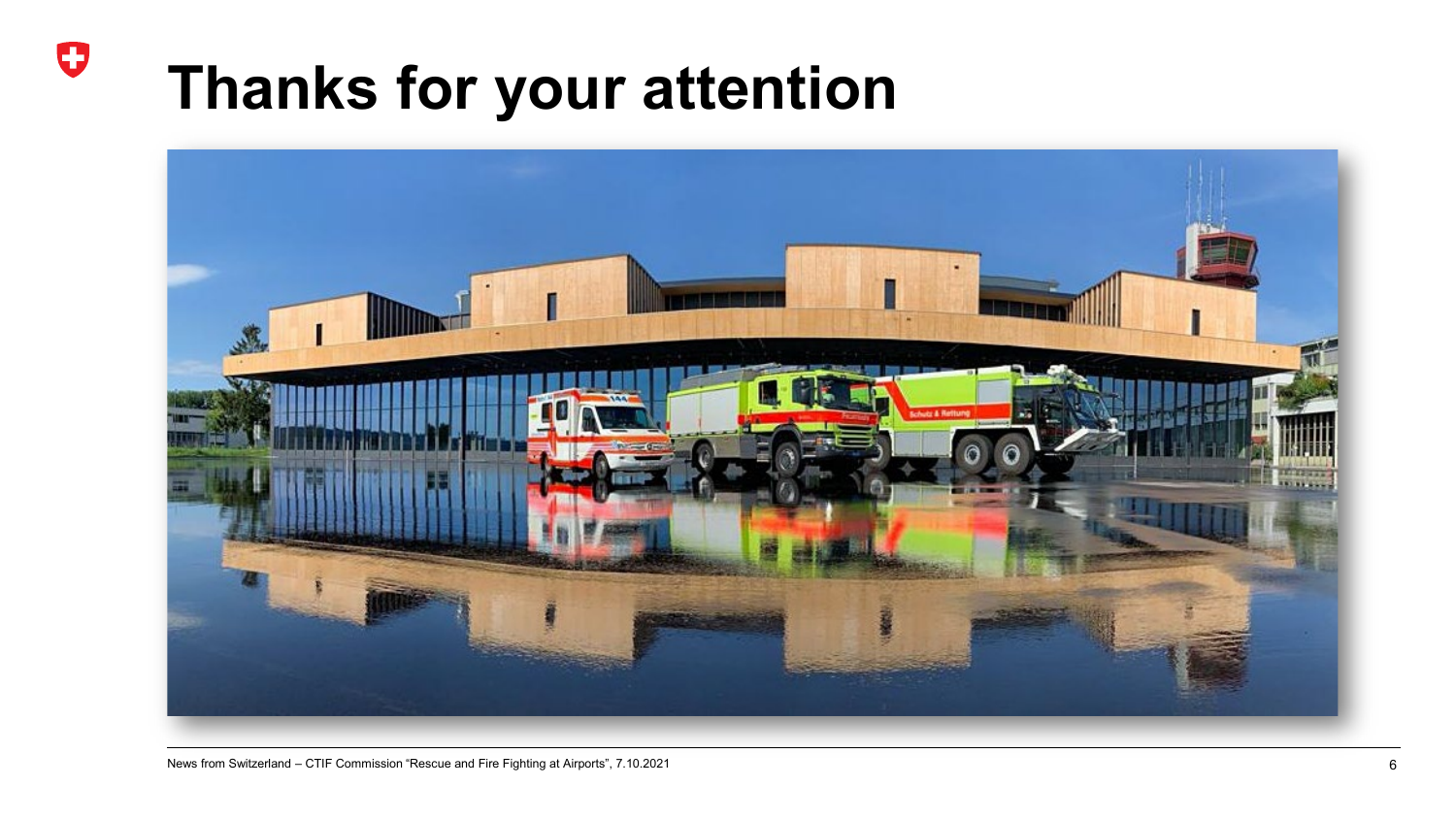#### IJ **Other topics: AD-ELT**

- *Automatic Deployable Emergency Locator Transmitter* (AD-ELT)
- Powered with a spring
- Activation due to:
	- Integrated G-sensor
	- Water contact
	- Manual



- Possible non-intentional activation of the AD-ELT due to structural deformation or due to water from the fire brigade
- What precautions should the rescue team (fire brigade, paramedics) take to protect themselves? (safety distance? deactivation of the AD-ELT?)